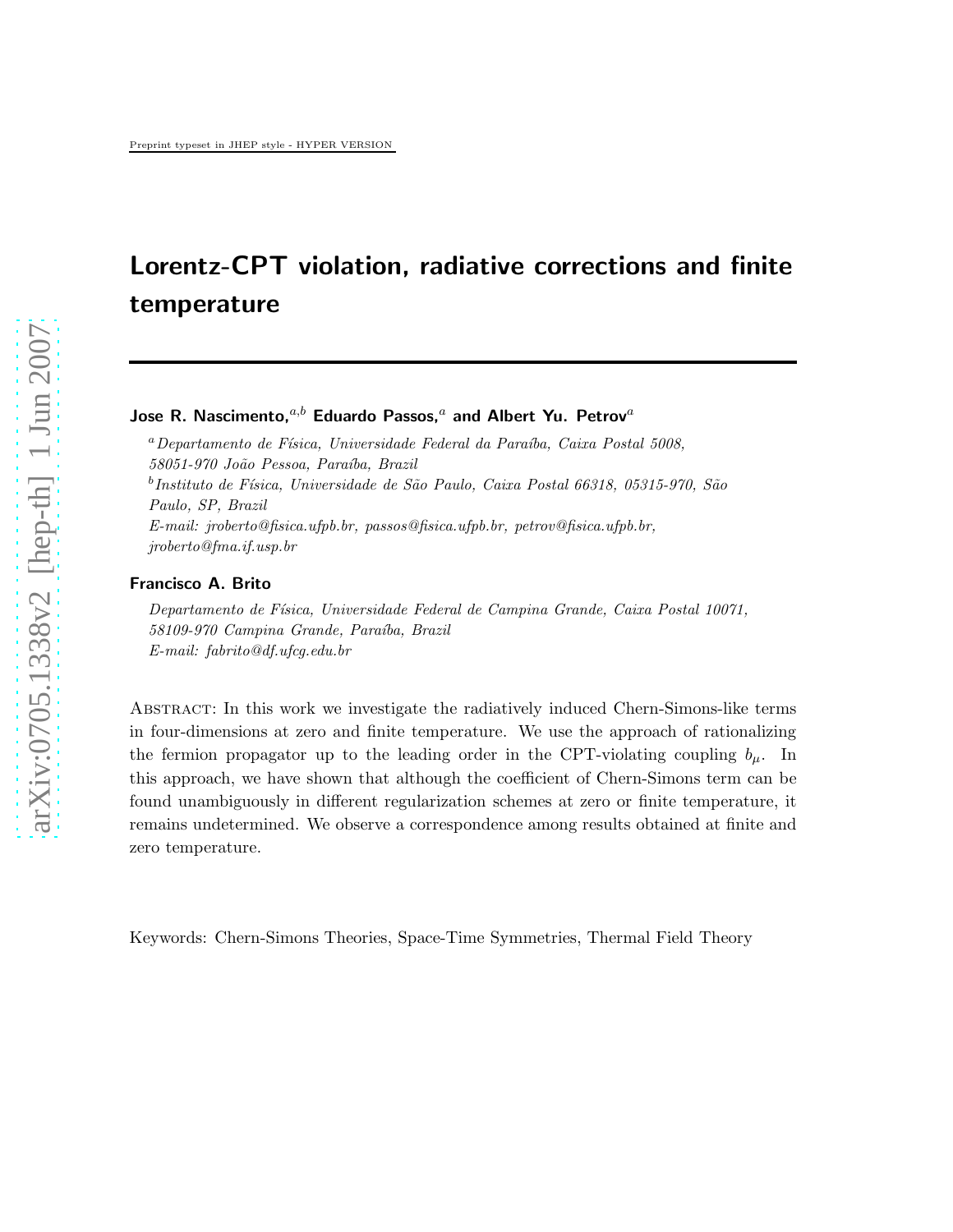### Contents

| 1. Introduction               |                        |
|-------------------------------|------------------------|
| 2. Radiative corrections      | $\mathcal{D}$          |
| 3. Finite temperature effects | $\boldsymbol{\Lambda}$ |
| 4. Conclusions                | 7                      |
|                               |                        |

## 1. Introduction

In recent years, it has been investigated in the literature the possibility of the Lorentz and CPT symmetries being violated in the nature [\[1, 2, 3](#page-8-0), [4](#page-8-0), [5](#page-8-0), [6, 7, 8](#page-8-0), [9](#page-8-0), [10, 11, 12](#page-8-0), [13](#page-8-0), [14, 15,](#page-8-0) [16](#page-8-0)]. Theoretical investigations have pointed out that these symmetries can be approximate. The realization of this violation can be obtained in QED by adding the Chern-Simons-like term with a constant quadrivector  $k_{\mu}$ ,  $\frac{1}{2}$  $\frac{1}{2}k_{\mu}\epsilon^{\mu\alpha\beta\gamma}F_{\alpha\beta}A_{\gamma}$ , to the Maxwell's theory, and another term which is a CPT-odd term for fermions, i.e.,  $\bar{\psi}$  $\bar{p}\gamma_5\psi$  with a constant quadrivector  $b_{\mu}$ . This extension of the QED does not break the gauge symmetry of the action and equations of motion but it does modify the dispersion relations for different polarization of photons and Dirac's spinors. Interesting investigations in the context of Lorentz-CPT violation have appeared recently in the literature, where several issues were addressed, such as Cerenkov-type mechanism called "vacuum Cerenkov radiation" to test the Lorentz symmetry[[17](#page-8-0)], changing of gravitational redshifts for differently polarized Maxwell-Chern-Simons photons[[18\]](#page-8-0), evidence for the Lorentz-CPT violation from the measurement of CMB polarization[[19](#page-8-0)], supersymmetric extensions [\[20](#page-8-0)], breaking of the Lorentz group down to the littlegroup associated with  $k_{\mu}$  [\[21](#page-8-0)] and magnetic monopoles inducing electric current [[22\]](#page-8-0).

The dynamical origin of the parameters  $k_{\mu}$  and  $b_{\mu}$  present in the Lorentz and CPT symmetry breaking is obtained when we integrate over the fermion fields in the modified Dirac action such that the radiative corrections may lead to  $k_{\mu} = C b_{\mu}$ . Several studies have shown that C can be found to be finite but undetermined  $[23, 24, 25, 26, 27]$  $[23, 24, 25, 26, 27]$  $[23, 24, 25, 26, 27]$  $[23, 24, 25, 26, 27]$  $[23, 24, 25, 26, 27]$ .

In the present work, we focus attention on induced Chern-Simons-like terms via radiative corrections both in zero and finite temperature by using different regularization schemes. Our starting point here is the use of the approach of rationalizing the fermion propagator up to the leading order in the CPT-violating coupling  $b_{\mu}$ , after using the derivative expansion method. By using this approach we have obtained new and previous results of the literature and also observe the existence of new effects at finite temperature. Then, by using dimensional regularization and Lorentz invariant regularization schemes at zero temperature, we show that the Chern-Simons coefficient is found to be unambiguously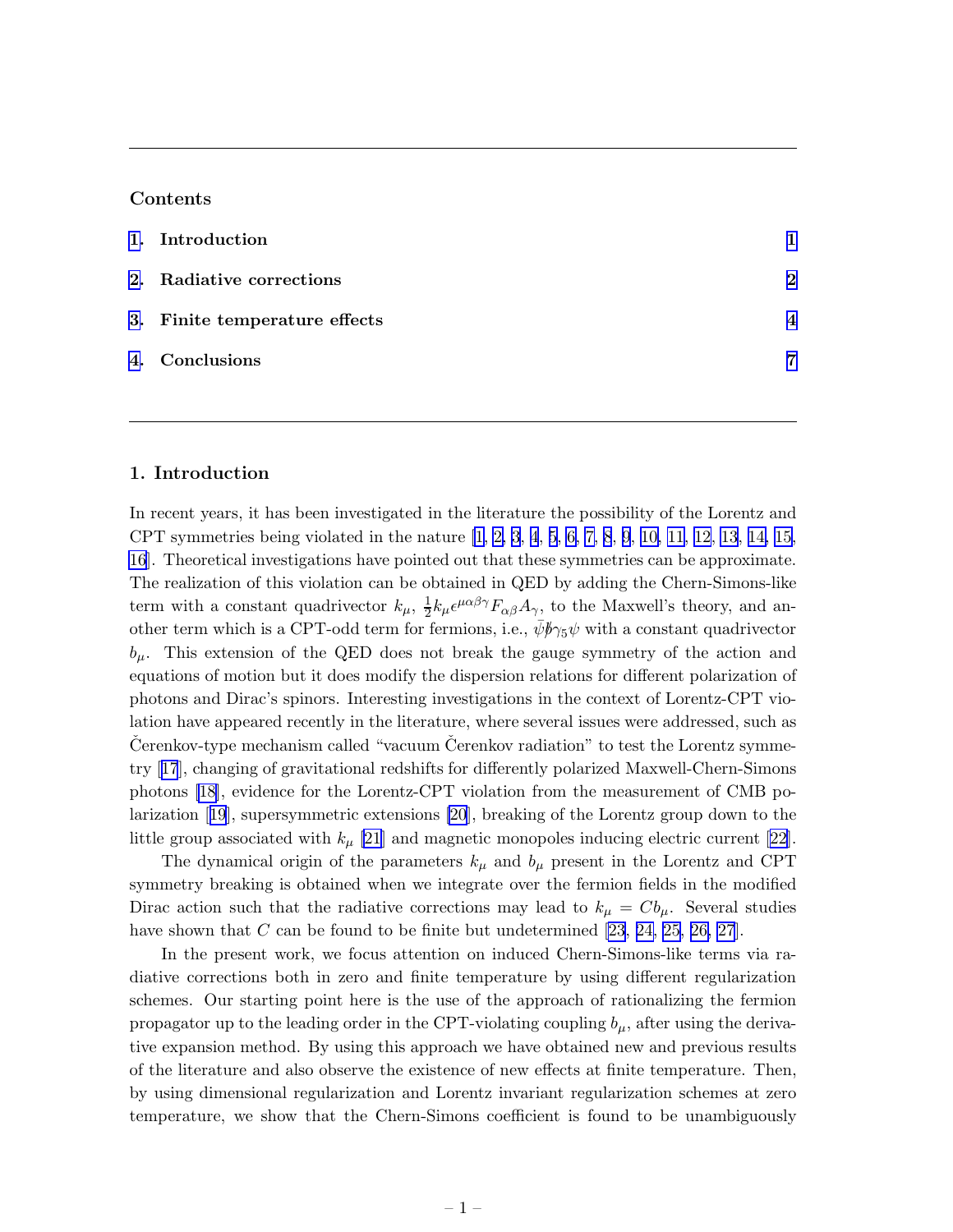<span id="page-2-0"></span>finite, but with different values. We found that these coefficients are indeed limits of the theory when we take into account finite temperature and only use the Lorentz invariant regularization and derivative expansion method. On the other hand, by using dimensional regularization at finite temperature, in our present approach, leads to other finite results in zero and finite temperature found in the literature.

#### 2. Radiative corrections

The one-loop effective action  $S_{\text{eff}}[b, A(x)]$  of the gauge field  $A(x)$  can be expressed in the form of the following functional trace

$$
S_{\text{eff}}[b, A(x)] = -i \text{Tr} \ln(\phi - m - \phi_{\text{75}} - eA(x)). \tag{2.1}
$$

This functional trace can be represented as  $S_{\text{eff}}[b, A(x)] = S_{\text{eff}}[b] + S'_{\text{eff}}[b, A(x)]$ . The first term  $S_{\text{eff}}[b] = -i \text{Tr} \ln(\cancel{p} - m - \cancel{p}_{5})$  does not depend on the gauge field, and the only nontrivial dynamics is concentrated in the second term  $S_{\text{eff}}^{\prime}[b, A(x)]$ , which is given by the following power series

$$
S'_{\text{eff}}[b, A(x)] = i \operatorname{Tr} \sum_{n=1}^{\infty} \frac{1}{n} \left[ \frac{1}{\not p - m - \not p \gamma_5} eA(x) \right]^n.
$$
 (2.2)

To obtain the Chern-Simons term we should expand this expression up to the second order in the gauge field

$$
S'_{\text{eff}}[b, A(x)] = S_{\text{eff}}^{(2)}[b, A(x)] + \dots,
$$
\n(2.3)

where

$$
S_{\text{eff}}^{(2)}[b, A(x)] = \frac{-ie^2}{2} \text{Tr}\big[S_b(p) \, \mathcal{A}(x) \, S_b(p) \, \mathcal{A}(x) \big],\tag{2.4}
$$

with  $S_b(p)$  being the exact fermion propagator expressed in the form

$$
S_b(p) = \frac{i}{p - m - \cancel{b}\gamma_5}.\tag{2.5}
$$

Using the derivative expansion method[[28\]](#page-9-0) one can find that the first one-loop contribution to  $S_{\text{eff}}^{(2)}[b,A]$  reads

$$
S_{\text{eff}}^{(2)}[b, A(x)] = \frac{1}{2} \int d^4x \, \Pi^{\alpha\mu\nu} \partial_\alpha A_\mu A_\nu,\tag{2.6}
$$

where the one-loop self-energy  $\Pi^{\alpha\mu\nu}$  is given by

$$
\Pi^{\alpha\mu\nu} = -ie^2 \int \frac{d^4p}{(2\pi)^4} \operatorname{tr} \left[ S_b(p) \gamma^\mu S_b(p) \gamma^\alpha S_b(p) \gamma^\nu \right]. \tag{2.7}
$$

We now focus on the study of possible indetermination of the Chern-Simons coefficient that can appear when we expand the self-energy (2.7) as in the approach of rationalizing the fermion propagator up to the leading order in b. Then, we may use the approximation scheme developed in [\[29](#page-9-0)] to expand the exact propagator in Eq.(2.5) up to the first order in b

$$
S_b(p) = i \left[ \frac{\not p + m - \gamma_5 \not p}{(p^2 - m^2)} - \frac{2\gamma_5(m\not p - (b \cdot p))(\not p + m)}{(p^2 - m^2)^2} \right] + \cdots, \qquad (2.8)
$$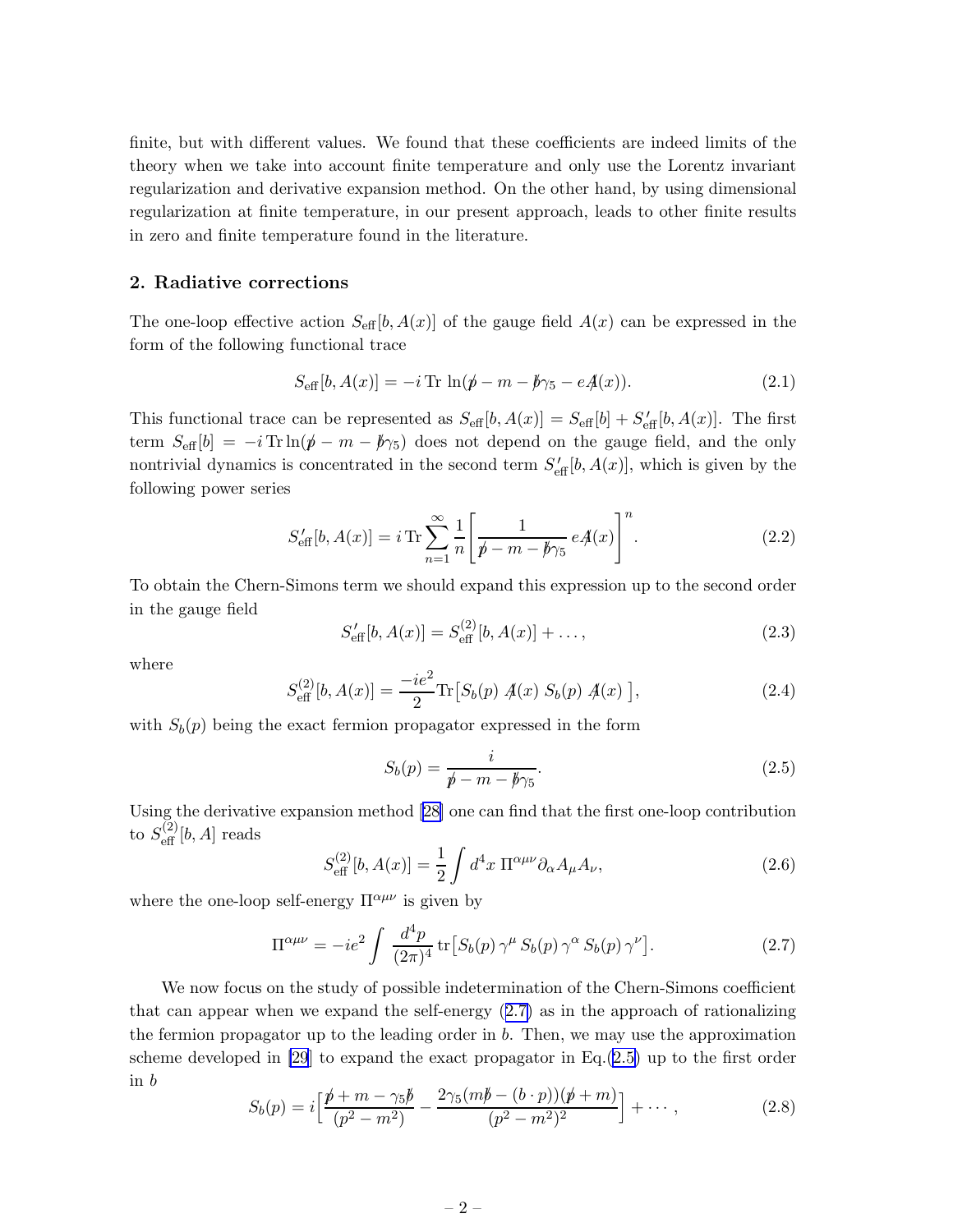<span id="page-3-0"></span>where we have retained only the leading order terms in b. Before everything, let us use the following notation

$$
S_b(p) = i(W_1 + W_2 \gamma_5), \tag{2.9}
$$

where

$$
W_1 = \frac{\rlap/v + m}{(p^2 - m^2)},\tag{2.10}
$$

$$
W_2 = \frac{\cancel{b}}{(p^2 - m^2)} - \frac{\left[2(m\cancel{b} + (b \cdot p))(\cancel{p} - m)\right]}{(p^2 - m^2)^2},\tag{2.11}
$$

into Eq. $(2.7)$  $(2.7)$  to get the form

$$
\Pi^{\mu\alpha\nu} = -e^2 \int \frac{d^4 p}{(2\pi)^4} \text{tr} \left[ W_1 \gamma^\mu W_1 \gamma^\alpha W_2 \gamma_5 \gamma^\nu + W_1 \gamma^\mu W_2 \gamma_5 \gamma^\alpha W_1 \gamma^\nu + W_2 \gamma_5 \gamma^\mu W_1 \gamma^\alpha W_1 \gamma^\nu \right].
$$
\n(2.12)

Substituting (2.10) and (2.11) into (2.12) and using the relation  $\{\gamma^{\mu}, \gamma_{5}\} = 0$ , we can calculate the trace of gamma matrices, resulting in the following expression

$$
\Pi^{\mu\alpha\nu} = 4ie^2 \int \frac{d^4p}{(2\pi)^4} \frac{1}{(p^2 - m^2)^3} \{ 3\varepsilon^{\alpha\mu\nu\theta} \left[ b_\theta (p^2 + m^2) - 2p_\theta (b \cdot p) \right] +
$$
  
- 2b<sub>0</sub> \left[ \varepsilon^{\beta\mu\nu\theta} p\_\beta p^\alpha + \varepsilon^{\alpha\beta\nu\theta} p\_\beta p^\mu + \varepsilon^{\alpha\mu\beta\theta} p\_\beta p^\nu \right] \}. (2.13)

Note that by power counting, the momentum integral in (2.13) involves finite terms and terms with logarithmic divergence. Because the integral is divergent, there is no unique answer regardless of the regularization scheme used, e.g., Pauli-Villars or dimensional regularization [\[23\]](#page-8-0). Here, we shall adopt simpler regularization schemes in order to calculate the divergent integral, such as dimensional regularization[[30\]](#page-9-0) and Lorentz preserving regularization. The above integral is promoted to  $D$  dimensions and a straightforward calculation yields

$$
\Pi^{\mu\alpha\nu} = \frac{6e^2}{(4\pi)^{D/2}} \frac{\epsilon \Gamma(\epsilon/2)}{(m^2)^{\epsilon/2}} \epsilon^{\mu\alpha\nu\theta} b_\theta,
$$
\n(2.14)

where  $\epsilon = 4 - D$ . Therefore, for  $D = 4$ , we find

$$
S_{\text{eff}}^{(2.2)}[b, A(x)] = \frac{3e^2}{8\pi^2} \int d^4x \ b_{\beta} \varepsilon^{\mu\alpha\nu\beta} \partial_{\alpha} A_{\mu} A_{\nu}.
$$
 (2.15)

This shows that the Chern-Simons coefficient  $k_\beta$  relates with  $b_\beta$  is the form

$$
k_{\beta} = \frac{3e^2}{8\pi^2}b_{\beta}.\tag{2.16}
$$

On the other hand, there also exists the possibility of using in Eq. $(2.13)$  the relation

$$
\int \frac{d^4 p}{(2\pi)^4} p_\mu p_\nu f(p^2) = \frac{g_{\mu\nu}}{4} \int \frac{d^4 p}{(2\pi)^4} p^2 f(p^2),\tag{2.17}
$$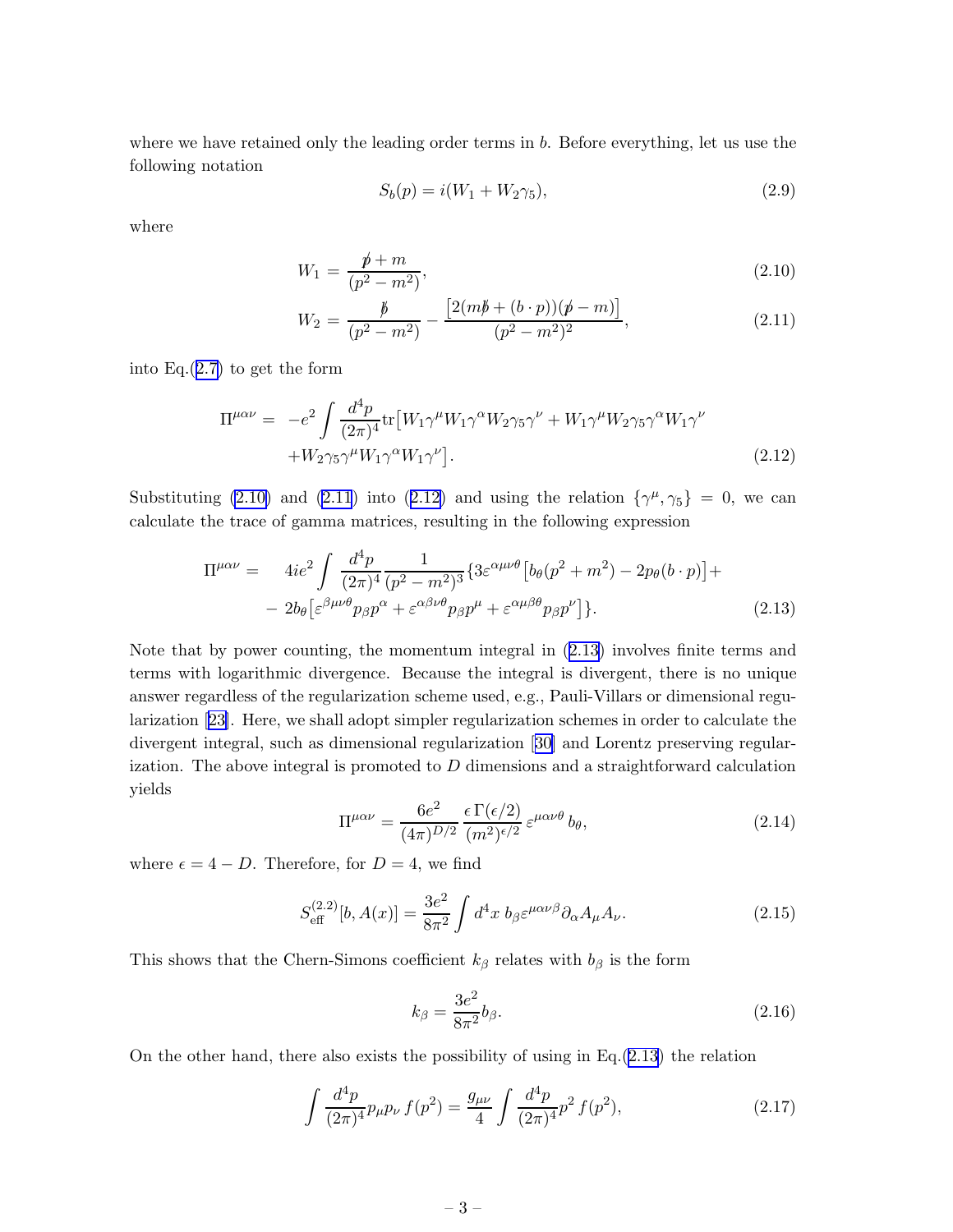<span id="page-4-0"></span>that naturally removes the logarithmic divergence. As a result, we have only the finite contribution

$$
\Pi^{\mu\alpha\nu} = \frac{6e^2}{(4\pi)^{D/2}} \frac{\Gamma(1+\epsilon/2)}{(m^2)^{\epsilon/2}} \varepsilon^{\mu\alpha\nu\theta} b_\theta.
$$
 (2.18)

Therefore, for  $D=4$ , we find

$$
S_{\text{eff}}^{(2.2)}[b, A(x)] = \frac{3e^2}{16\pi^2} \int d^4x \ b_{\beta} \varepsilon^{\mu\alpha\nu\beta} \partial_{\alpha} A_{\mu} A_{\nu}, \tag{2.19}
$$

which shows that the Chern-Simons coefficient  $k_\beta$  now relates with  $b_\beta$  in the form

$$
k_{\beta} = \frac{3e^2}{16\pi^2} b_{\beta}.
$$
\n(2.20)

Although the results [\(2.16\)](#page-3-0) and (2.20) were obtained unambiguously in different regularization schemes, they show that  $k_{\beta}$  is indeed undetermined. One the other hand, it is interesting to note that these results were shown to be connected to each other at finite temperature [\[31](#page-9-0)]. The results([2.16\)](#page-3-0) and (2.20) are limits of high temperature and zero temperature, respectively, as it was obtained in [\[31\]](#page-9-0) where the logarithmic divergences were eliminated by using the Lorentz preserving regularization ([2.17](#page-3-0)).

#### 3. Finite temperature effects

Let us now study the Chern-Simons coefficient when we take temperature into account. The effect of high temperature in the context of breaking Lorentz and CPT symmetries has generated interesting studies in the literature [\[29](#page-9-0), [31](#page-9-0), [32](#page-9-0), [33](#page-9-0), [34](#page-9-0)]. However, only [\[29\]](#page-9-0) uses the approach([2.8](#page-2-0)) of rationalizing the fermion propagator up to the leading order in b in the context of finite temperature. Following such an approach, in this section, we are going to investigate the Chern-Simons coefficient at finite temperature.

To develop calculations with finite temperature, let us now assume that the system is in the state of the thermal equilibrium with a temperature  $T = 1/\beta$ . In this case we can use the Matsubara formalism for fermions. This consists of taking  $p_0 \equiv \omega_n = (n + 1/2) \frac{2\pi}{\beta}$ and replacing the integration over zeroth component of the momentum by a discrete sum  $(1/2\pi)\int dp_0 \to \frac{1}{\beta}\sum_n$  [[35\]](#page-9-0). We also change the Minkowski space to Euclidean space by performing the Wick rotation  $x_0 \to -ix_0$ ,  $p_0 \to ip_0$ ,  $b_0 \to ib_0$ ,  $d^4x \to -id^4x$  and  $d^4p \to$  $id<sup>4</sup>p$ . Considering initially the expression [\(2.13](#page-3-0)), we have that the effect of the temperature must reproduce the following structure

$$
\Pi^{\mu\alpha\nu} = \frac{-4ie^2}{\beta} \sum_{n=-\infty}^{\infty} \int \frac{d^3\vec{p}}{(2\pi)^3} \frac{1}{(\vec{p}^2 + M_n^2)^3} \{3\varepsilon^{\alpha\mu\nu\theta} \left[b_\theta(\vec{p}^2 + M_n^2 - 2m^2) - 2p_\theta(b \cdot p)\right] +
$$
  
-  $2b_\theta \left[\varepsilon^{\beta\mu\nu\theta} p_\beta p^\alpha + \varepsilon^{\alpha\beta\nu\theta} p_\beta p^\mu + \varepsilon^{\alpha\mu\beta\theta} p_\beta p^\nu\right]\},$  (3.1)

where

$$
M_n^2 = (n + \frac{1}{2})^2 \frac{4\pi^2}{\beta^2} + m^2.
$$
 (3.2)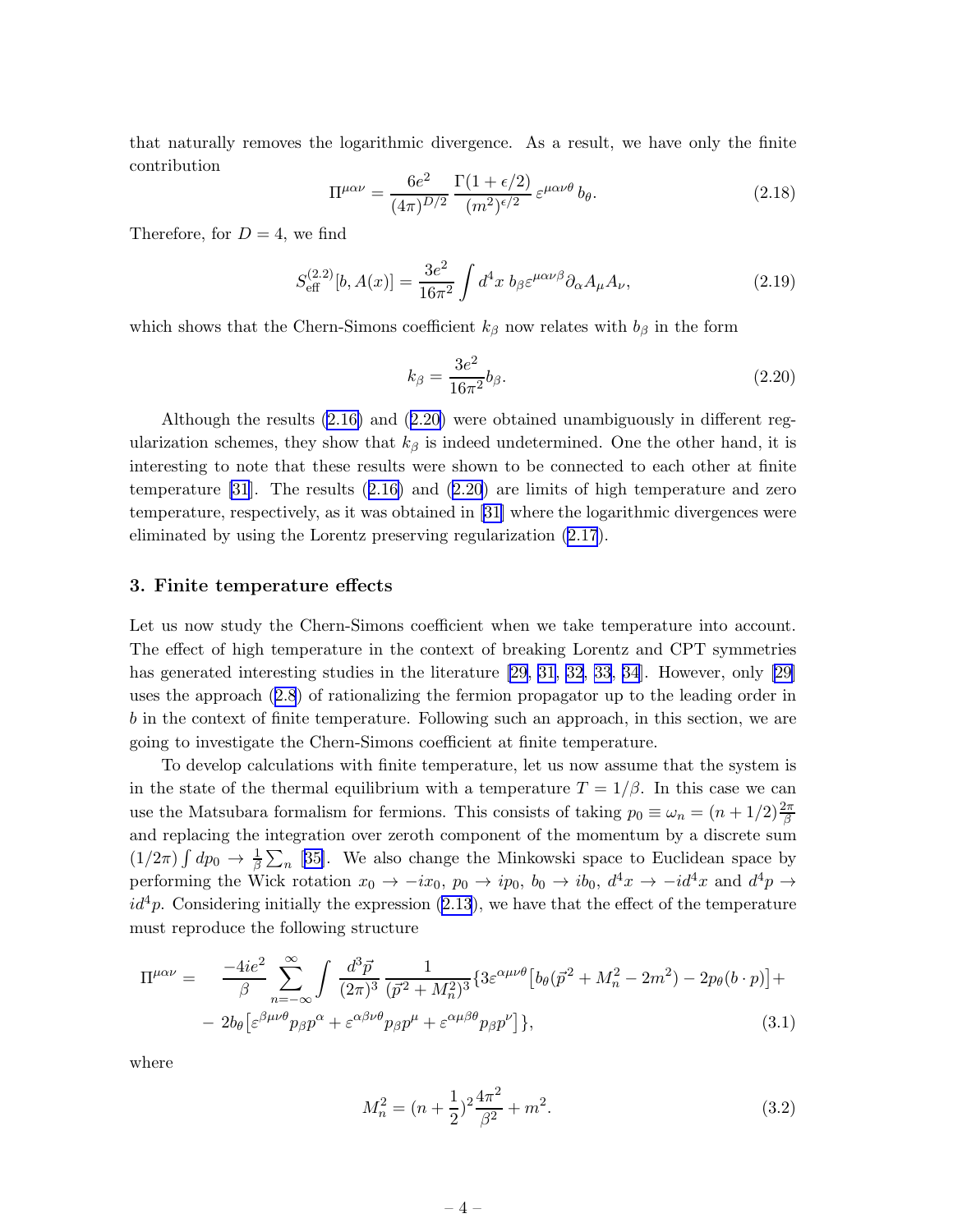To implement translation only on the space coordinates of the loop momentum  $p_{\rho}$  we decompose it as follows [\[33](#page-9-0)]

$$
p_{\rho} \to \vec{p}_{\rho} + p_0 \delta_{0\rho}.
$$
\n(3.3)

We use the covariance under spatial rotations which allows us to carry out the following replacement

$$
\vec{p}_{\rho}\vec{p}^{\sigma} \rightarrow \frac{\vec{p}^2}{D} (\delta^{\sigma}_{\rho} - \delta_{\rho 0} \delta^{\sigma}_0). \tag{3.4}
$$

Thus,

$$
2p_{\rho}b_{\sigma}p^{\sigma} \rightarrow 2\left(b_{\rho}\frac{\vec{p}^{2}}{D} - b_{0}\delta_{\rho 0}(\frac{\vec{p}^{2}}{D} - p_{0}^{2})\right),
$$
  
\n
$$
2p_{\beta}p^{\alpha} \rightarrow 2\left(\delta_{\beta}^{\alpha}\frac{\vec{p}^{2}}{D} - \delta_{\beta 0}\delta_{0}^{\alpha}(\frac{\vec{p}^{2}}{D} - p_{0}^{2})\right),
$$
  
\n
$$
2p_{\beta}p^{\mu} \rightarrow 2\left(\delta_{\beta}^{\mu}\frac{\vec{p}^{2}}{D} - \delta_{\beta 0}\delta_{0}^{\mu}(\frac{\vec{p}^{2}}{D} - p_{0}^{2})\right),
$$
  
\n
$$
2p_{\beta}p^{\nu} \rightarrow 2\left(\delta_{\beta}^{\nu}\frac{\vec{p}^{2}}{D} - \delta_{\beta 0}\delta_{0}^{\nu}(\frac{\vec{p}^{2}}{D} - p_{0}^{2})\right).
$$
\n(3.5)

We have that only the terms above can contribute to the Chern-Simons structure. Therefore, we can split the expression([2.6](#page-2-0)) into a sum of two parts, "covariant" and "noncovariant", i.e.,

$$
S_{\text{eff}}^{\text{cov}} = (-i) \int d^4x I_1(m,\beta) \varepsilon^{\alpha\mu\nu\beta} b_\beta \partial_\alpha A_\mu A_\nu, \qquad (3.6)
$$

with

$$
I_1(m,\beta) = \frac{-6ie^2}{\beta} \sum_{n=-\infty}^{\infty} \int \frac{d^D \vec{p}}{(2\pi)^D} \frac{(1-\frac{4}{D})\vec{p}^2 + M_n^2 - 2m^2}{(\vec{p}^2 + M_n^2)^3},
$$
(3.7)

and

$$
S_{\text{eff}}^{\text{ncv}} = i \int d^4x I_2(m,\beta) \left[ 3\varepsilon^{\alpha\mu\nu 0} b_0 \partial_\alpha A_\mu A_\nu + b_\theta (\varepsilon^{0\mu\nu\theta} \partial_0 A_\mu A_\nu + \varepsilon^{\alpha 0\nu\theta} \partial_\alpha A_0 A_\nu + \varepsilon^{\alpha \mu 0 \theta} \partial_\alpha A_\mu A_0) \right],
$$
(3.8)

with

$$
I_2(m,\beta) = \frac{4ie^2}{\beta} \sum_{n=-\infty}^{\infty} \int \frac{d^D \vec{p}}{(2\pi)^D} \frac{\frac{\vec{p}^2}{D} - M_n^2 + m^2}{(\vec{p}^2 + M_n^2)^3}.
$$
 (3.9)

After integration over the spatial momentum, we find

$$
I_1(m,\beta) = \frac{-3ie^2}{(4\pi)^{D/2}\beta} \sum_{n=-\infty}^{\infty} \left[ \frac{\left(\Gamma(3-\frac{D}{2}) - (2-\frac{D}{2})\Gamma(2-\frac{D}{2})\right)}{(M_n^2)^{2-\frac{D}{2}}} - \frac{2m^2\Gamma(3-\frac{D}{2})}{(M_n^2)^{3-\frac{D}{2}}} \right],
$$
  
= 
$$
\frac{6im^2e^2\Gamma(\lambda_2)}{(4\pi)^{D/2}\beta} \left(\frac{a^2}{m^2}\right)^{\lambda_2} \sum_{n=-\infty}^{\infty} \frac{1}{((n+b)^2+a^2)^{\lambda_2}},
$$
(3.10)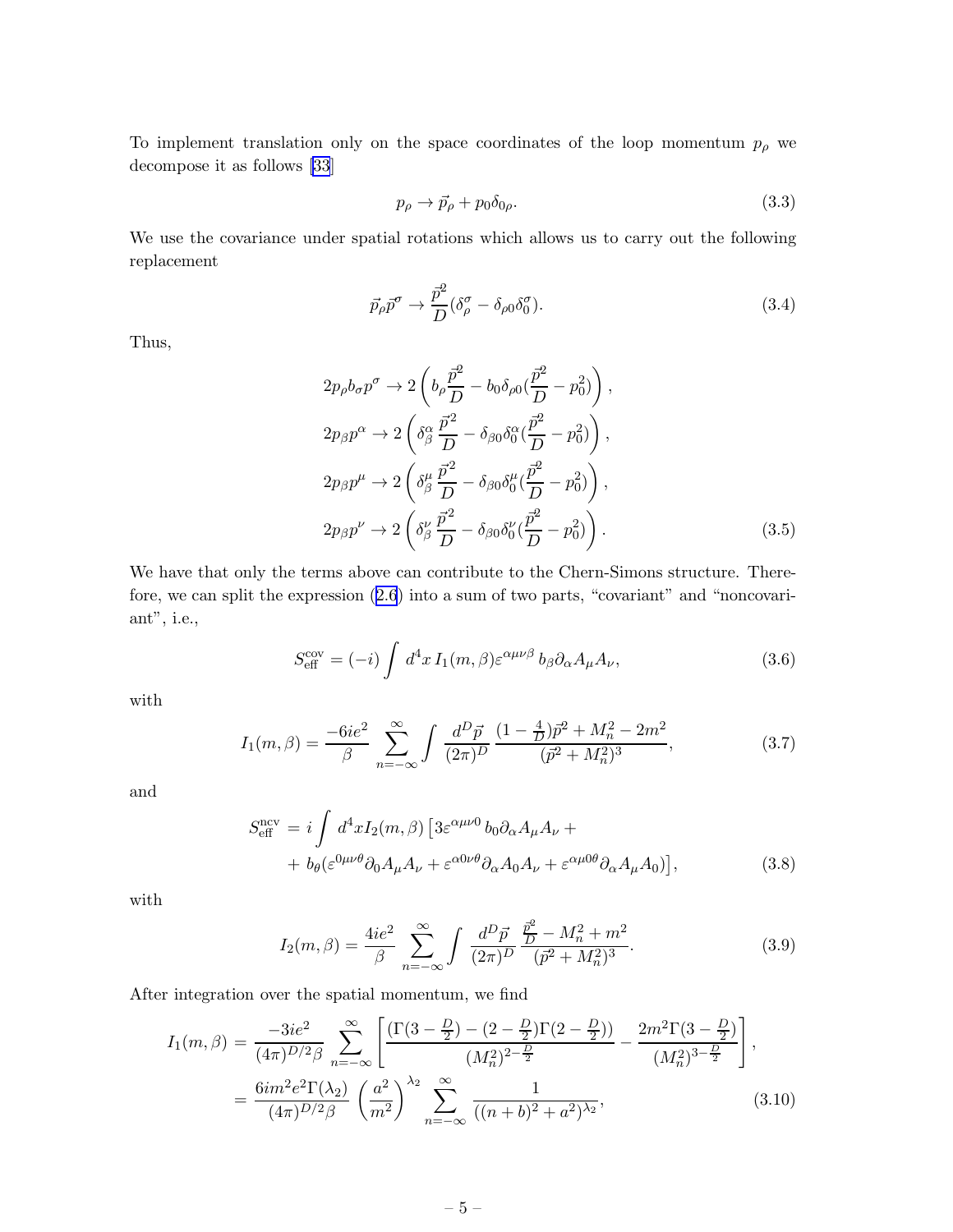and

$$
I_2(m,\beta) = \frac{ie^2}{(4\pi)^{D/2}\beta} \sum_{n=-\infty}^{\infty} \left[ \frac{\epsilon^{\prime} \Gamma(2-\frac{D}{2})}{(M_n^2)^{2-\frac{D}{2}}} - \frac{2m^2 \Gamma(3-\frac{D}{2})}{(M_n^2)^{3-\frac{D}{2}}} \right],
$$
  
= 
$$
\frac{ie^2}{(4\pi)^{D/2}\beta} \sum_{n=-\infty}^{\infty} \left[ \left( \frac{a^2}{m^2} \right)^{\lambda_1} \frac{\epsilon^{\prime} \Gamma(\lambda_1)}{((n+b)^2 + a^2)^{\lambda_1}} - \left( \frac{a^2}{m^2} \right)^{\lambda_2} \frac{2m^2 \Gamma(\lambda_2)}{((n+b)^2 + a^2)^{\lambda_2}} \right] (3.11)
$$

where  $\lambda_1 = 2 - \frac{D}{2}$  $\frac{D}{2}$ ,  $\lambda_2 = 3 - \frac{D}{2}$  $\frac{D}{2}$ ,  $\epsilon' = 3 - D$ ,  $a = m\beta/2\pi$  and  $b = 1/2$ .

At this point we need an explicit expression for the sum over the Matsubara frequencies. We use the following result [\[36](#page-9-0)]

$$
\sum_{n} \frac{1}{[(n+b)^2 + a^2]^\lambda} = \frac{\sqrt{\pi} \Gamma(\lambda - 1/2)}{\Gamma(\lambda)(a^2)^{\lambda - 1/2}} +
$$
  
+  $4 \sin(\pi \lambda) \int_{|a|}^{\infty} \frac{dz}{(z^2 - a^2)^{\lambda}} Re\left(\frac{1}{\exp 2\pi(z + ib) - 1}\right),$  (3.12)

which is valid for  $1/2 < \lambda < 1$ . Note that for  $\lambda_1 = 2 - \frac{D}{2}$  $\frac{D}{2}$  and  $\lambda_2 = 3 - \frac{D}{2}$  we cannot apply this relation for  $D = 3$  since the integral diverges. Thus, we carry out the analytic continuation of this relation, so that we obtain

$$
\int_{|a|}^{\infty} \frac{dz}{(z^2 - a^2)^{\lambda}} Re\left(\frac{1}{\exp 2\pi (z + ib) - 1}\right) =
$$
\n
$$
= \frac{1}{2a^2} \frac{3 - 2\lambda}{1 - \lambda} \int_{|a|}^{\infty} \frac{dz}{(z^2 - a^2)^{\lambda - 1}} Re\left(\frac{1}{\exp 2\pi (z + ib) - 1}\right)
$$
\n
$$
- \frac{1}{4a^2} \frac{1}{(2 - \lambda)(1 - \lambda)} \int_{|a|}^{\infty} \frac{dz}{(z^2 - a^2)^{\lambda - 2}} \frac{d^2}{dz^2} Re\left(\frac{1}{\exp 2\pi (z + ib) - 1}\right).
$$
\n(3.13)

Now we can substitute this expression into  $(3.12)$ , for  $D = 3$ , so that after some simplifications we get

$$
I_1(\beta) = \frac{3ie^2}{8\pi^2} [1 + 2\pi^2 F(a)],
$$
\n(3.14)

and

$$
I_2(\beta) = -\frac{ie^2}{4}F(a),
$$
\n(3.15)

where the function  $F(a)$  given by

$$
F(a) = \int_{|a|}^{\infty} dz (z^2 - a^2)^{1/2} \frac{\tanh(\pi z)}{\cosh^2(\pi z)},
$$
\n(3.16)

has the following limits:  $F(a \to \infty) \to 0$   $(T \to 0)$  and  $F(a \to 0) \to 1/2\pi^2$   $(T \to \infty)$  — see Fig.[1](#page-7-0).

In summary we find that the Chern-Simons coefficients at finite temperature for both covariant and noncovariant parts are: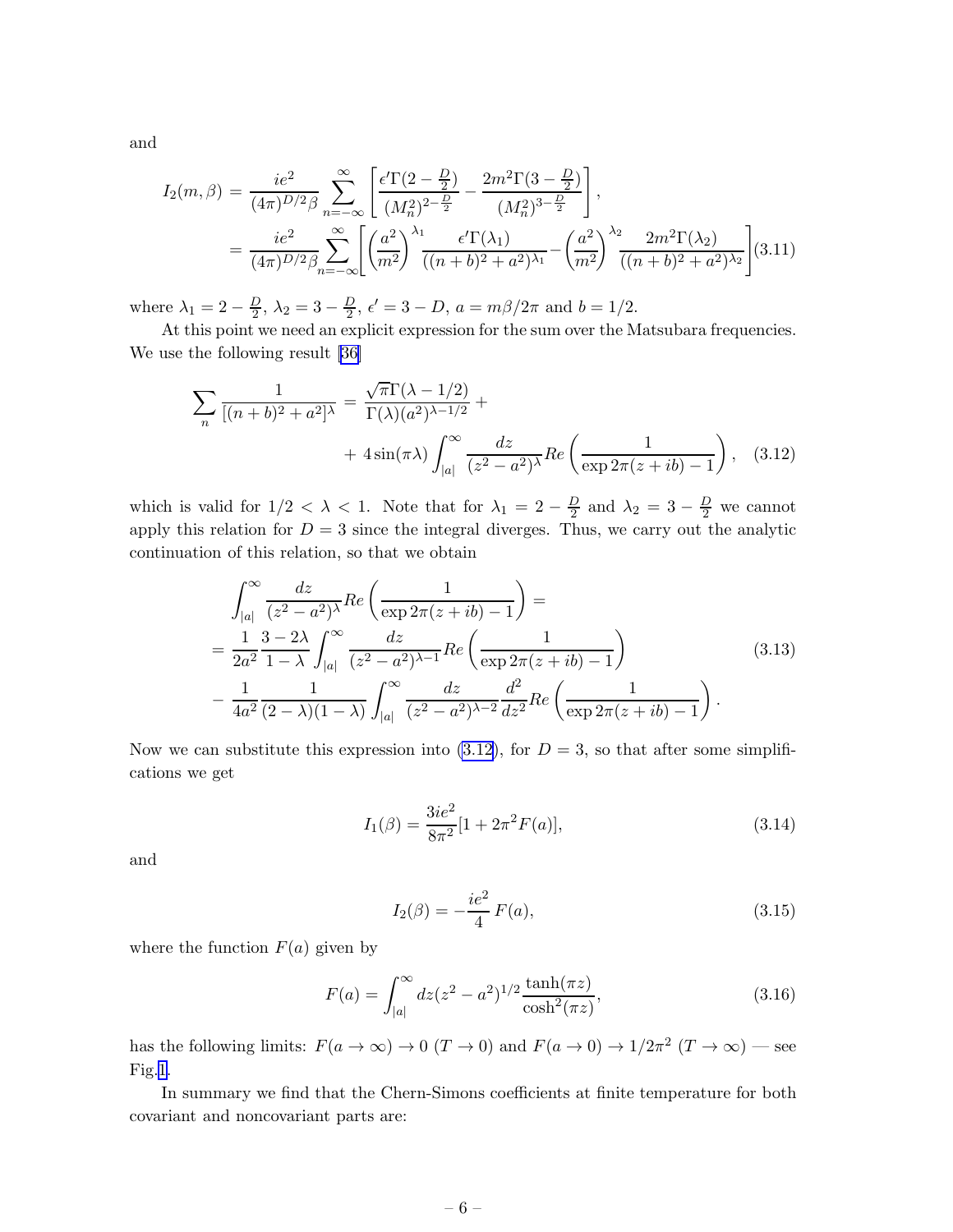<span id="page-7-0"></span>

**Figure 1:** The function  $F(a)$  is diferent from zero everywhere. At zero temperature  $(\beta \to \infty)$ , the function tends to a nonzero value.

$$
k_{\alpha}^{\text{cov}} = \frac{3e^2}{4\pi^2} b_{\alpha}, \qquad k_0^{\text{ncv}} = \frac{3e^2}{8\pi^2} b_0, \qquad k_i^{\text{ncv}} = \frac{e^2}{8\pi^2} b_i, \qquad (a \to 0 \text{ or } T \to \infty) \quad (3.17)
$$

$$
k_{\alpha}^{\text{cov}} = \frac{3e^2}{8\pi^2} b_{\alpha}, \qquad k_{\alpha}^{\text{ncv}} = 0. \qquad (a \to \infty \text{ or } T \to 0) \quad (3.18)
$$

Note that the covariant coefficient  $\frac{3e^2}{8\pi^2}b_{\alpha}$  at  $T\to 0$  coincides with the coefficient previously obtained at zero temperature [\(2.16](#page-3-0)), and corresponds to the result obtained in[[31\]](#page-9-0) at the limit  $T \to \infty$ . The noncovariant result  $\frac{e^2}{8\pi^2}b_i$  at  $T \to \infty$  corresponds to the result found in [\[13](#page-8-0), [37](#page-9-0)] at zero temperature, and the noncovariant result  $k_{\alpha}^{\text{ncv}} = 0$  at  $T \to 0$  corresponds to the result found in [\[33](#page-9-0)] at the same limit.

#### 4. Conclusions

In this work we have used the approach of rationalizing the fermion propagator up to the leading order in the CPT-violating coupling  $b_{\mu}$ , after using the derivative expansion method. We have shown that although the coefficient of Chern-Simons term can be found unambiguously in different regularization schemes at zero and finite temperature, it remains undetermined. An interesting point, however, we noted here is the possibility of the temperature making the connection among the coefficients obtained in different regularization schemes. In a certain sense, each value found in a particular scheme seems to correspond to a different scale of the theory, which can be achieved by increasing or decreasing the ambient temperature. For example, a particular coefficient found in zero temperature by adopting one approach corresponds to the same coefficient at high temperature by adopting another one. A complete understanding of these issues will require further investigations.

### Acknowledgments

This work was partially supported by Conselho Nacional de Desenvolvimento Científico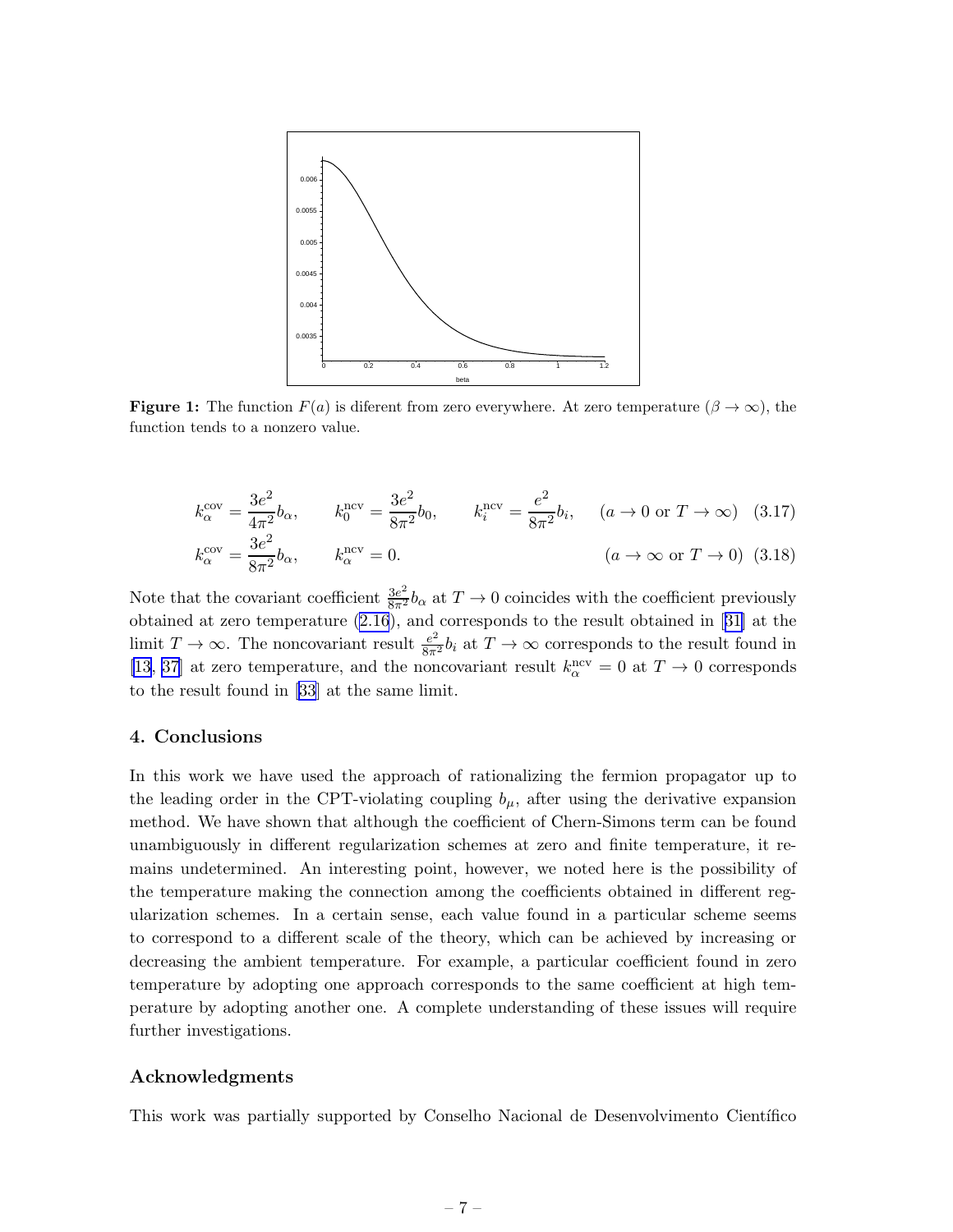<span id="page-8-0"></span>e Tecnológico (CNPq) and Fundação de Amparo à Pesquisa do Estado de São Paulo (FAPESP). The work by A. Yu. P. has been supported by CNPq-FAPESQ-PB DCR program, CNPq project No. 350400/2005-9.

### References

- [1] V. A. Kostelecky and S. Samuel, Phys. Rev. D39, 683 (1989).
- [2] S. Carroll, G.Field, and R. Jackiw, Phys. Rev. D41, 1231 (1990).
- [3] M. Goldhaber and V. Trimble, J. Astrophys. Astr. 17, 17 (1996); S. Carrol and G. Field, Phys. Rev. Lett, 79, 2394 (1997).
- [4] D. Colladay and V. A. Kostelecky, Phys. Rev. D55, 6760 (1997).
- [5] S. Coleman and S. L. Glashow, Phys. Lett. 405B, 249, (1997); Phys. Rev. D59, 116008 (1998).
- [6] D. Colladay and V. A. Kostelecky, Phys. Rev. D58, 116002 (1998).
- [7] J. M. Chung and P. Oh, Phys. Rev. D 60, 067702 (1999).
- [8] R. Jackiw and V. A. Kostelecky, Phys. Rev. Lett. 82, 3572 (1999).
- [9] M. Perez-Victoria, Phys. Rev. Lett. 83, 2518 (1999).
- [10] J. M. Chung, Phys. Rev. D60, 12790 (1999); J. M. Chung, Phys. Lett. B461, 138 (1999).
- [11] A. A. Andrianov, P. Giacconi and R. Soldati, JHEP 0202, 030 (2002).
- [12] O. Bertolami and C.S. Carvalho, Phys. Rev. D61, 103002 (2000).
- [13] M. Chaichian, W.F. Chen and R. Gonzalez Felipe, Phys. Lett. B503, 215 (2001).
- [14] B. Altschul, Phys. Rev. D69, 125009 (2004).
- [15] B. Altschul, Phys. Rev. D**70**, 101701 (2004).
- [16] O. Bertolami and J.G. Rosa, Phys. Rev. D71, 097901 (2005).
- [17] R. Lehnert and R. Potting, Phys. Rev. Lett. 93, 110402 (2004).
- [18] E. Kant and F.R. Klinkhamer, Nucl. Phys. B731, 125 (2005).
- [19] B. Feng, M. Li, J.-Q. Xia, X. Chen and X. Zhang, Phys. Rev. Lett. 96, 221302 (2006).
- [20] H. Belich, J. L. Boldo, L. P. Colatto, J.A. Helayel-Neto and A.L.M.A. Nogueira, Phys. Rev. D68, 065030 (2003).
- [21] A.J. Hariton and R. Lehnert, Spacetime symmetries of the Lorentz-violating Maxwell-Chern-Simons model; [hep-th/0612167].
- [22] N.M. Barraz Jr., J.M. Fonseca, W.A. Moura-Melo, J.A. Helayel-Neto, On Dirac-like Monopoles in a Lorentz- and CPT-violating Electrodynamics; [hep-th/0703042].
- [23] R. Jackiw, Int. J. Mod. Phys. B14, 2011 (2000).
- [24] G. Bonneau, Nucl. Phys. **B593**, 398 (2001); G. Bonneau, *Lorentz and CPT violations in* QED: a short comment on recent controversies; [hep-th/0109105].
- [25] W.F. Chen, Issues on Radiatively Induced Lorentz and CPT Violation in Quantum Electrodynamics; [hep-th/0106035].